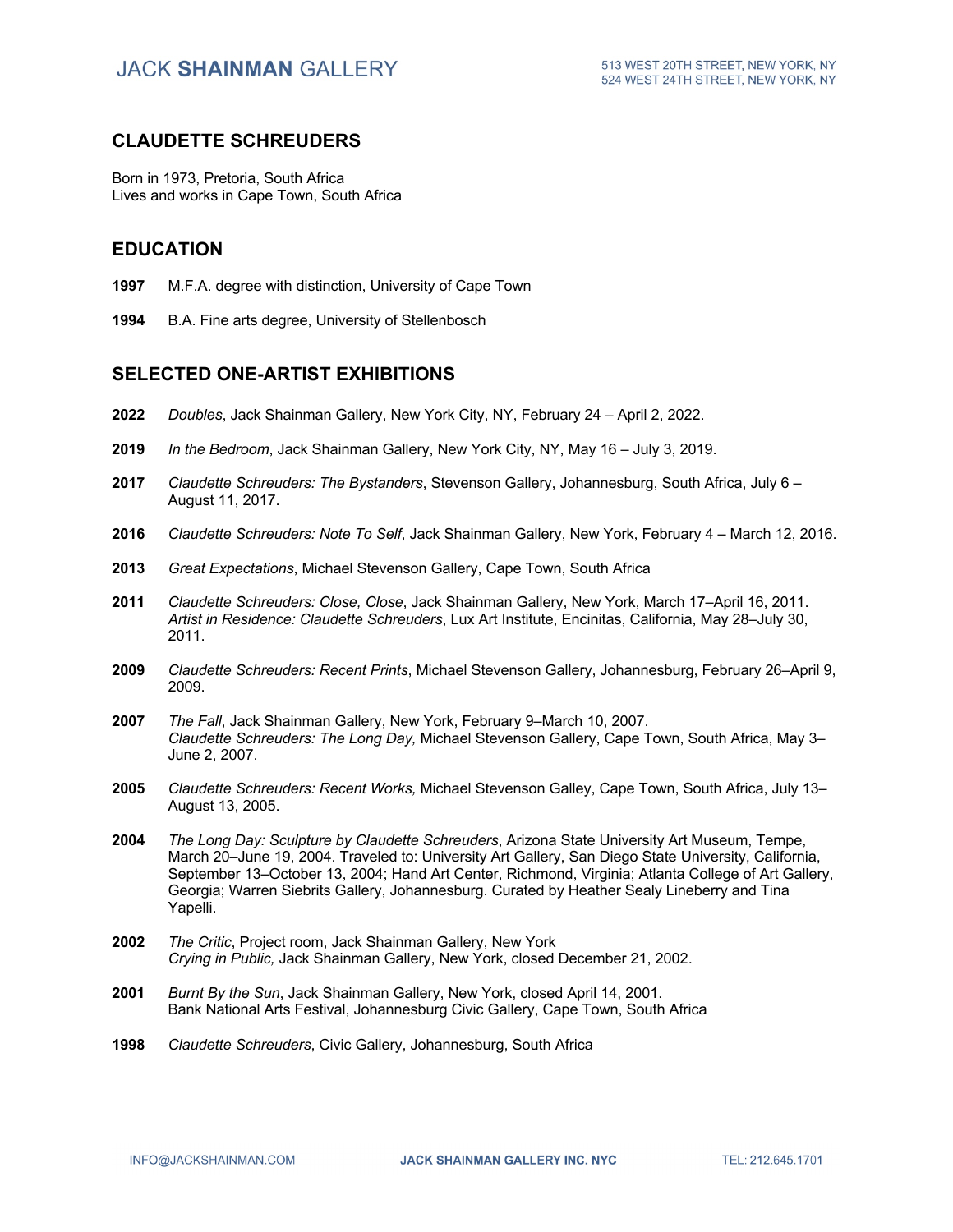# **JACK SHAINMAN GALLERY**

### **SELECTED GROUP EXHIBITIONS**

- **2019** *King of the Hill*, Jack Shainman Gallery, New York, NY, July 12 August 9, 2019
- **2018** *Orientation: The Racial Imaginary Institute Biennial*, Jack Shainman Gallery, 513 West 20<sup>th</sup> Street, New York, June 28 – August 10, 2018.
- **2017** *Home Room*: *A Multimedia Group Exhibition*, The School**│** Jack Shainman Gallery, Kinderhook, New York, January 7 – April 2017.
- **2015-2016** *Winter in America*, The School, Kinderhook, New York, October 17, 2015 March 19, 2016.

**2014-2015** *Disturbing Innocence*, The FLAG Art Foundation, New York, NY, October 25, 2014 – January 31, 2015

**2014** *From Sitting to Selfie: 300 Years of South African Portraits,* Standard Bank Gallery, Johannesburg

*Mise En Scène*, The School, Kinderhook, NY, August – December 2014.

- **2013** *A Sculptural Premise,* Stevenson, Cape Town *The Loom of the Land,* Stevenson, Johannesburg
- **2012** *The Rainbow Nation*, The Museum Beelden aan Zee, The Hague, Netherlands, June 8–September 30, 2012. *Prose/Re-Prose: Figurative Works Then and Now*, SCAD Museum of Art, Savannah, July 23– November 18, 2012.
- **2011** *Impressions from South Africa, 1965 to Now*, The Paul J. Sachs Prints and Illustrated Books Galleries, Museum of Modern Art, New York, March 23–August 14, 2011. Curated by Judith B. Hecker. (Catalogue) *Beguiling: The Self and the Subject*, Irma Stern Museum, The University of Cape Town, South Africa, July 9–30, 2011. *What we talk about when we talk about love,* Stevenson, Cape Town, December 1, 2011 – January 14, 2012
- **2010–2011** *Summer 2010/11: Anton Kannemeyer, Viviane Sassen, Claudette Schreuders, Serge Alain Nitegeka, Hylton Nel*, Michael Stevenson Gallery, Cape Town, South Africa, December 2–January 15, 2011.
- **2010** *Peekaboo: Current South Africa,* Tennis Palace, Helsinki Art Museum, Helsinki
- **2009** *Strength and Convictions: The life and times of the South African Nobel Peace Prize Laureates,* Iziko South African National Gallery, Cape Town, travelling to the Nobel Peace Center, Oslo
- **2008** *Disguise: The art of attracting and deflecting attention,* Michael Stevenson, Cape Town, South Africa, May 15–July 5, 2008. *Mami Wata: Arts for water spirits in Africa and its diasporas,* Fowler Museum at UCLA, Los Angeles; travelled (through 2010) to Chazen Museum of Art, University of Wisconsin, Madison; National Museum of African Art, Smithsonian Institution, Washington; Mariners' Museum, Newport News, Virginia; Cantor Center for Visual Arts, Stanford University, California *The Other Mainstream II: Selections from the Mikki and Stanley Weithorn Collection,* Arizona State University Art Museum, Tempe, Arizona *Inside Out,* Galerie Mikael Andersen, Berlin
- **2007–2008** *Summer 2007–2008*, Michael Stevenson Gallery, Cape Town, South Africa, November 28, 2007–January 12, 2008.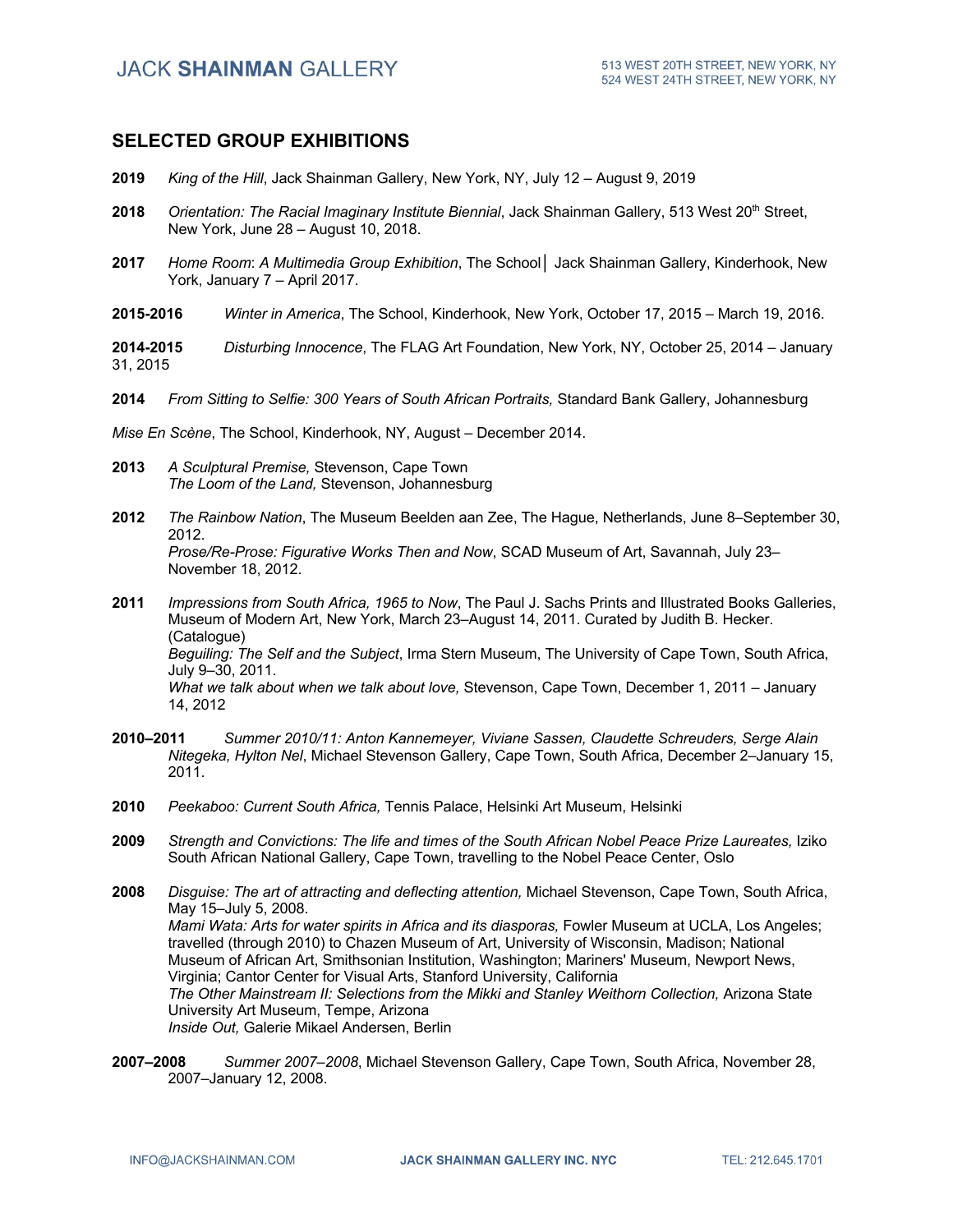- **2007** *Afterlife*, Michael Stevenson Gallery, Cape Town, South Africa, March 22–April 28, 2007. *All the More Real: Portrayals of Intimacy and Empathy*, Parrish Art Museum, Southampton, New York, August 12–October 14, 2007. *South African Art: Modern Art and Cultural Development in a Changing Society*, Danubiana Meulensteen Art Museum, Bratislava, Slovakia *Family Relation,* Warren Siebrits Modern and Contemporary, Johannesburg
- **2006** *Personal Affects: Power and poetics in contemporary South African art,* The Contemporary Museum, Honolulu, Hawaii *Lasting Impressions: Selections from the print collection 2003-2005,* Arizona State University Art Museum, Tempe, Arizona *Since 2000: Printmaking Now*, Museum of Modern Art, New York, May 3–September 18, 2006. *-poiesis*, Jack Shainman Gallery, New York, June 29–July 28, 2006.
- **2005** *Lasting Impressions: Selections from the print collection 2003–2005*, Arizona State University Art Museum, Phoenix, February 4–August 5, 2005.
- **2004–2005** *Collectors Show and Sale*, Arkansas Art Center, Little Rock, December 3, 2004–February 6, 2005.
- **2004** *African Art is…*, The UBS Art Gallery, New York, July 1–September 10, 2004. Curated by Jerome Vogel and Laurie Farell. *Innocence and Insight,* Claire Oliver Fine Art, New York, October 22–December 4, 2004. *Personal Affects: Power and poetics in contemporary South African art,* Museum for African Art and Cathedral of Saint John the Divine, New York, NY
- **2003** *Coexistence*, The Rose Art Museum, Brandeis University, Waltham, Massachusetts, January 22–June 29, 2003. *Contact Zones: Colonial and Contemporary*, Michael Stevenson Contemporary, Cape Town, South Africa, May 7–June 14, 2003. *Teken: An exhibition of drawings by 15 contemporary South African Artists*, South African National Gallery, Cape Town, Johannesburg
- **2002** *Familie Verhalen uit Zuid Afrika*, KIT Tropenmuseum, Amsterdam *Six Stories*, Karoo National Arts Festival, Outshoorn, South Africa *Bitterkomix*, Association for Visual Arts, Cape Town *DaimlerChrysler Award for South African Sculpture*
- **2000** *A.R.E.A. 2000: Art Region End of Africa*, Reykjavik Art Museum, Iceland *Unplugged V*, Rembrandt van Rijn Gallery, Johannesburg *FNB Vita Awards 2000*, Sandton Civic Gallery, Johannesburg *Voices of South Africa*, The British Museum, London
- **1999–2002** *Liberated Voices: Contemporary Art from South Africa*, The Museum for African Art, New York, 1999. Traveled to: Austin Museum of Art, Texas, May 15–August 13, 2000; Iris & B. Gerald Cantor Center for Visual Arts at Stanford University, Palo Alto, California, October 10, 2001–January 6, 2002; The University of Arizona Museum of Art, Tucson, closed October 13, 2002. (Catalogue)
- **1999** *Emergence*, Standard Bank National Arts Festival; travelled to King George VI Art Gallery, Port Elizabeth; Durban Art Gallery, Durban; Standard Bank Gallery, Johannesburg
- **1998** *Bringing up Baby: Artists Survey the Reproductive Body*," Standard Bank National Arts Festival, Grahamstown; The Castle, Cape Town; Standard Bank Gallery, Johannesburg. *Lake Naivasha International Artists*, National Museum, Nairobi, Kenya
- **1997** *The Art of Describing*, The Open Window Art Gallery, Pretoria *Lifetime Art Exhibition of Southern African Art*, Out of Africa Festival, Munich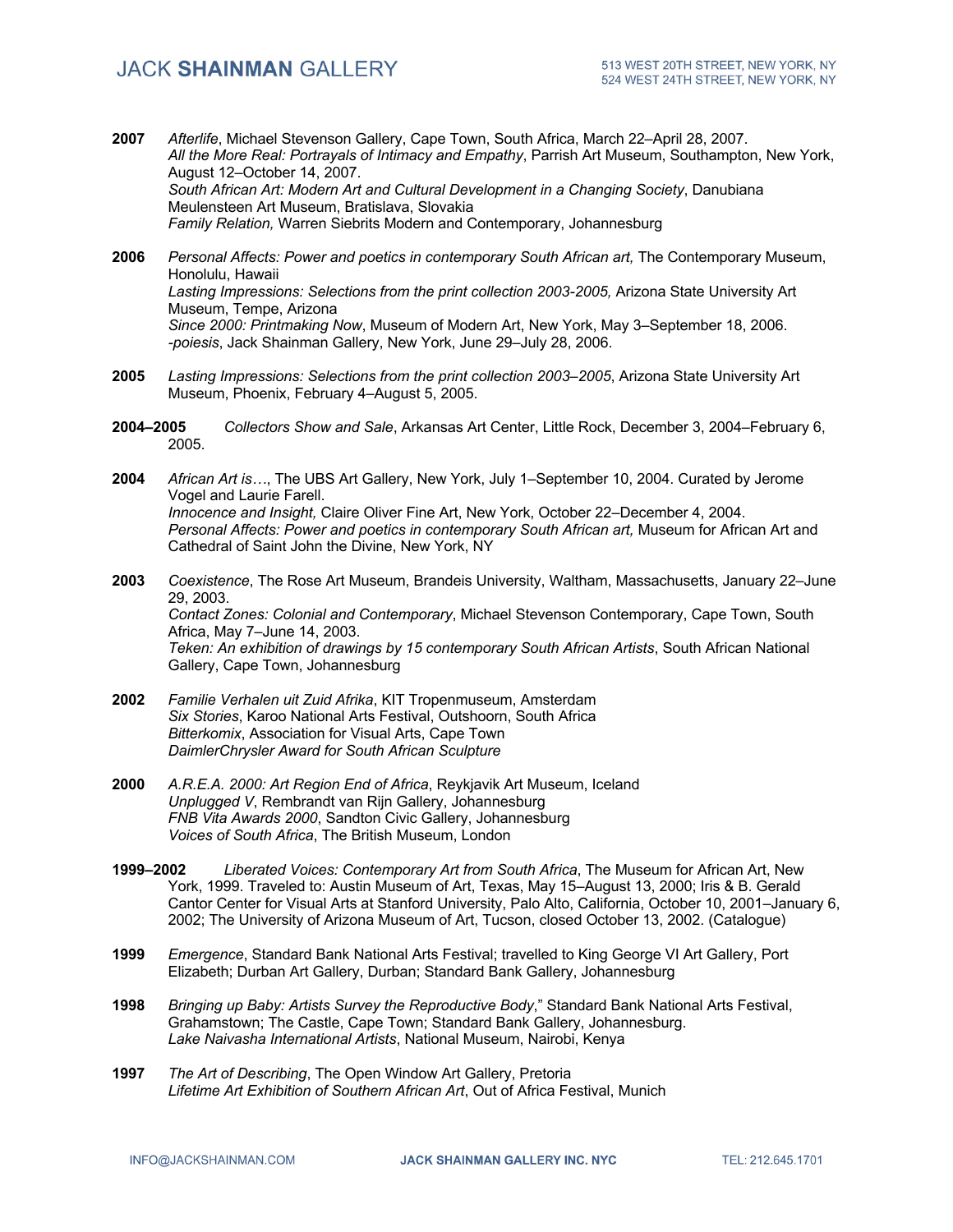*Michaelis Final Year Exhibition*, Michaelis School of Fine Art, Cape Town *Unplugged II*, Rembrandt van Rijn Gallery, Johannesburg

- **1996–1997** *Earth and Everything: Recent Art from South Africa*, Arnolfini, Bristol, 1996. Traveled to: C.C.A., Glasgow; Firstsite, Colchester, Essex; Wrexham Arts Center, Wales.
- **1995** *International Student Exhibition*, Hiroshima, Japan *Kaping*, Newtown Artspace, Biennial Fringe, Johannesburg
- **1994** *Graduation Exhibition*, University of Stellenbosch Gallery, Stellenbosch
- **1993** *South African Environments*, University of Stellenbosch Gallery, South Africa

### **PUBLIC COLLECTIONS**

Arizona State University, Tempe, Arizona Davis Museum, Massachusetts Johannesburg Art Gallery, Johannesburg, South Africa Metropolitan Museum of Art, New York Museum of Modern Art, New York, NY Pretoria Art Museum, Pretoria, South Africa The Progressive Corporation, Mayfield Village, OH Scheryn Art Collection, Cape Town, South Africa

#### **PUBLIC COMMISSIONS**

- **2005** "Nelson Mandela, FW de Klerk, Albert Luthuli, Desmund Tutu," Nobel Square Waterfront, Cape Town
- **1998** "Thomas," Aga Kahn Walk, Nairobi

#### **RESIDENCIES**

- **2011** Lux Art Institute, Encinitas, California
- **2001** ARTOMI, Columbia County, New York
- **1998** Naivasha International Artists Residency, Kenya, funded by the Ford Foundation
- **1996** Gasworks Studios, London, funded by The African Art Trust

#### **WORKSHOP**

**1999** Aftershave International Artists Workshop, Jos, Nigeria

#### **AWARDS**

- **2002** Finalist for Daimler Chrysler Award For South African Sculpture
- **2000** Finalist for the FNB Vita Art Prize and Exhibition 2000